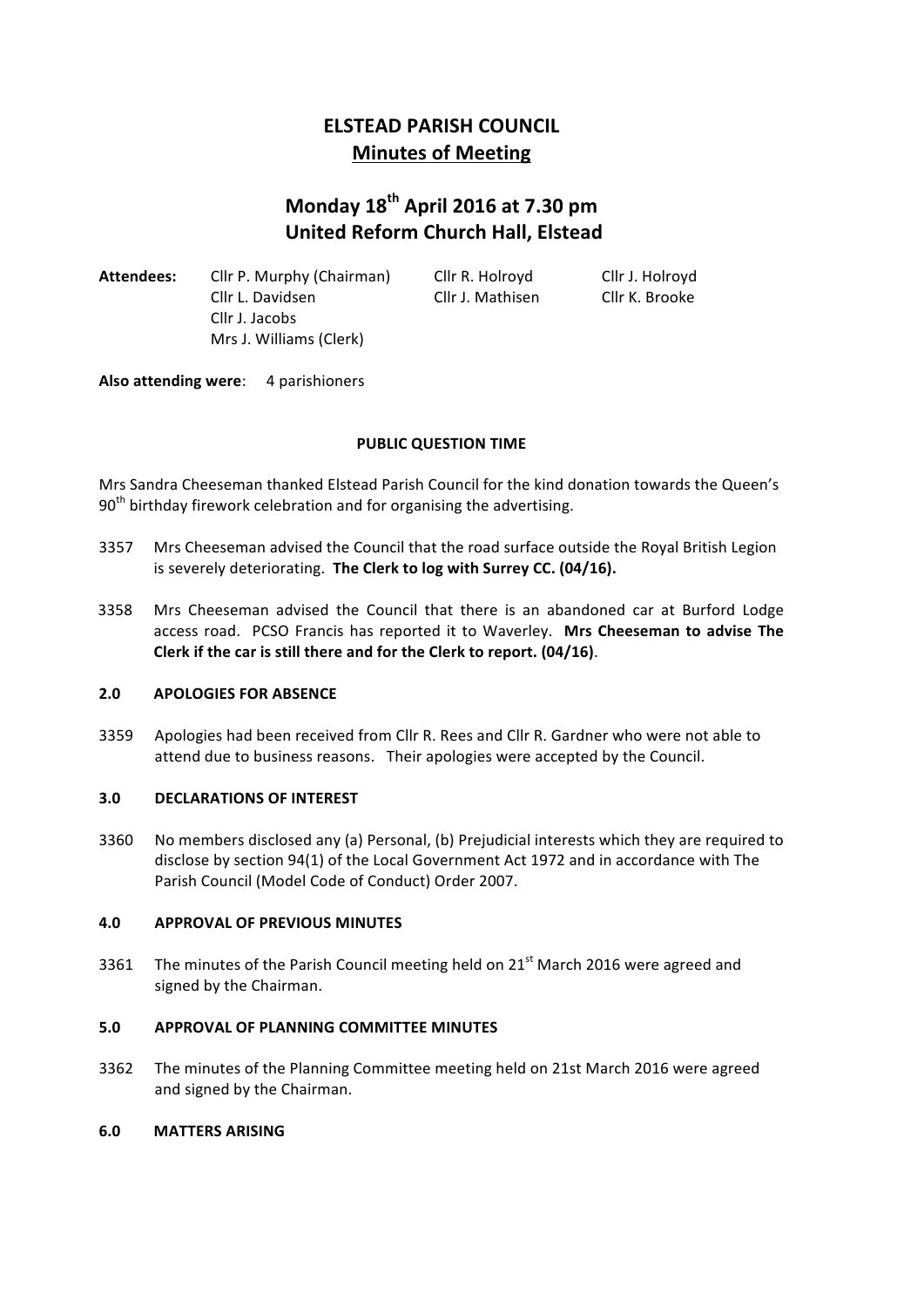- 3363 Tracys Development site. This is now being dealt with the Acting Head of Enforcement who is working to resolve this issue this year. Cllr Brook to follow up. (04/16)
- 3364 Footpath at the end of Red House Lane onto the common. There has been no work on the footpath. Cllr Mathisen to follow up with MoD. (04/16)
- 3026 Closure of Footpath 64 Needs to remain closed at present due to undercutting of the path. SCC to consider options to reopen. (04/15)
- 3125 Village Banner/logo Cllr Mathisen advised that he was hoping that the appropriate Neighbourhood Plan groups would consider whether an internet hub was needed for the village and whether a new village banner/logo was appropriate.  $(06/15)$
- 3153 Cycling Strategy meeting  $-$  Cllr Mathisen advised that he had raised the subject of the proposed cycle route with the MOD. Cllr Murphy explained about a previous offer of the Parish Council to fund materials for small section of the route in Red House Lane. (11/15)
- 3290 Flooding in Springfield -Cllr Rees to pass drainage maps onto The Clerk to upload onto the website. (01/16) There is some progress in establishing what is the issue with the drainage/flooding but there is still further investigation to be done (04/16).
- 3324 New post box The clerk still pursuing as there are issues with getting an answer from **Royal Mail** (04/16)**.**
- 3206 Framptons Proposal All quiet and no further news currently with this development. A copy of the survey was sent to Framptons  $(02/16)$ .
- 3325 Green Belt Review Parish Council still waiting for information from Mr Parrott which is due. Cllr Murphy to chase (04/16).
- 3322 EER -The Clerk has formalised the EER cover rota and presented it in the February meeting. The Clerk sent out to Cllrs. Further guidance needed from EER team regarding who should have access to rota and what it means. See Agenda Item 10.0 (04/16)
- 3326 Highways update (see point 6.0)
- 3324 Weyburn Works Gate Proposal. The Clerk has bought a gate which is due 6.5.16. (04/16)
- 3275 Annual Parish Meeting Wednesday  $4<sup>th</sup>$  May. Topics to be discussed are The Neighbourhood Plan, EER (10 minutes each) plus present Annual Report and Accounts. The Clerk to advertise the meeting. The Clerk confirmed that the URC hall had been **reserved. (04/16)**
- 3327 A letter was received from Robin Pellows at Waverley Borough Council asking if anyone is interested in filling a vacancy on Waverley Standards Panel. Cllr J Holroyd waiting to hear **if** she has been successful. (04/16)
- 3365 Cllr Mathisen questioned why there is a sign for Westbrook Lane in the middle of Church Green pointing towards Westbrook Hill. The Clerk to notify WBC. (04/16).
- 3366 Following the meeting with Cllr J. Else on  $7<sup>th</sup>$  March regarding issues with planning.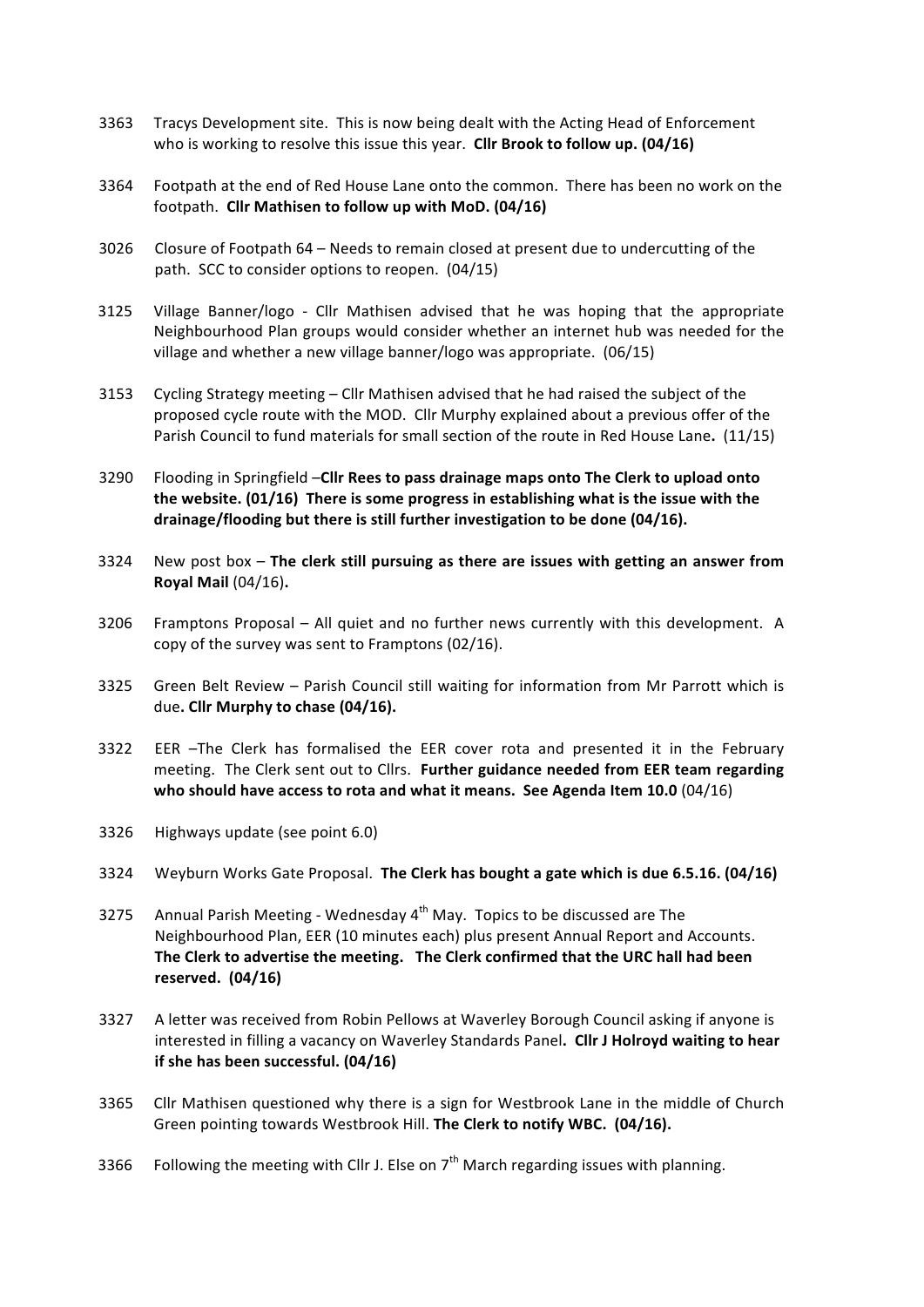- Cllr Else has confirmed that the New Head of Planning will meet with Cllrs. An agenda to be agreed at the next planning meeting. The Clerk to assess Cllrs availability for proposed meeting dates (04/16).
- The Clerk has contacted SSALC for advice on what is available for Cllrs by means of documentation / training in planning. SSALC have confirmed there are no manuals but that they can provide training sessions. The Clerk to forward training options and costs. (04/16).
- 3296 Surrey County Council is currently undertaking a bus review. Although requested the Transport Team did not feed back into this process. (04/16). Minute to be removed next **month.**
- 3367 Inspector Bridge attended the March PC Meeting. Item to be removed.
	- The new Neighbourhood Officer is PC 2881 Will Davies
	- 101 Call Centre Efficiciency. A new phone system was installed in November so there are no statistics to report on the effectiveness of the system. The time to deal with 101 has reduced. 80 officers are in the process of being trained this year to deal with 101 calls. If police receive a high volume of 999 calls then they will be prioritised over 101 calls.

Need to educate public as to what is a 101 / 999 call and the difference between a crime (something that has actually happened) and an incident (something suspicious that is reported). Also ensure the public contact the right agency as many 101 calls are regarding noise / ASB (anti social behaviour) which should be dealt with by WBC.

Police centre deal with 101 calls, 999 calls plus monitor social media such as facebook and twitter. Switchboard works 7am-8pm Monday to Friday and 9am – 6pm Saturday. This times are determined by demand profiles so there are staggered start times for the operatives. The switchboard splits the calls into crime or incident calls with crime calls taking longer to report. Currently looking at Sussex police who have a queue busting system which means that people hold their position in the queue and the police are able to call them back.

- 3298 Elstead CC sent an email thanking the Parish Council for the outstanding £224 to fund new nets. The Clerk is waiting for the invoice. (04/16). Minute to be removed next month.
- 3368 The Clerk forwarded details for the Queens Birthday plans to the RBL. The RBL have confirmed that they will arrange a celebration on Saturday 23<sup>rd</sup> April. **The Clerk to** forward details to Cllr Davidsen to put on facebook. The Clerk to do more advertising **via school database. (04,16). Minute to be removed next month.**
- 3369 An email was received regarding a litter picking initiative and the possible loan of litter collecting equipment. The Clerk to ask Scouting Organisations if they would be **interested in participating in this initiative. (04/16)**
- 3308 The issue of tankers passing by Hankley Farm was raised. Despite assurances to the contrary the work was not carried out. The Clerk waiting for a response as to when this **will be actioned. (04/16).**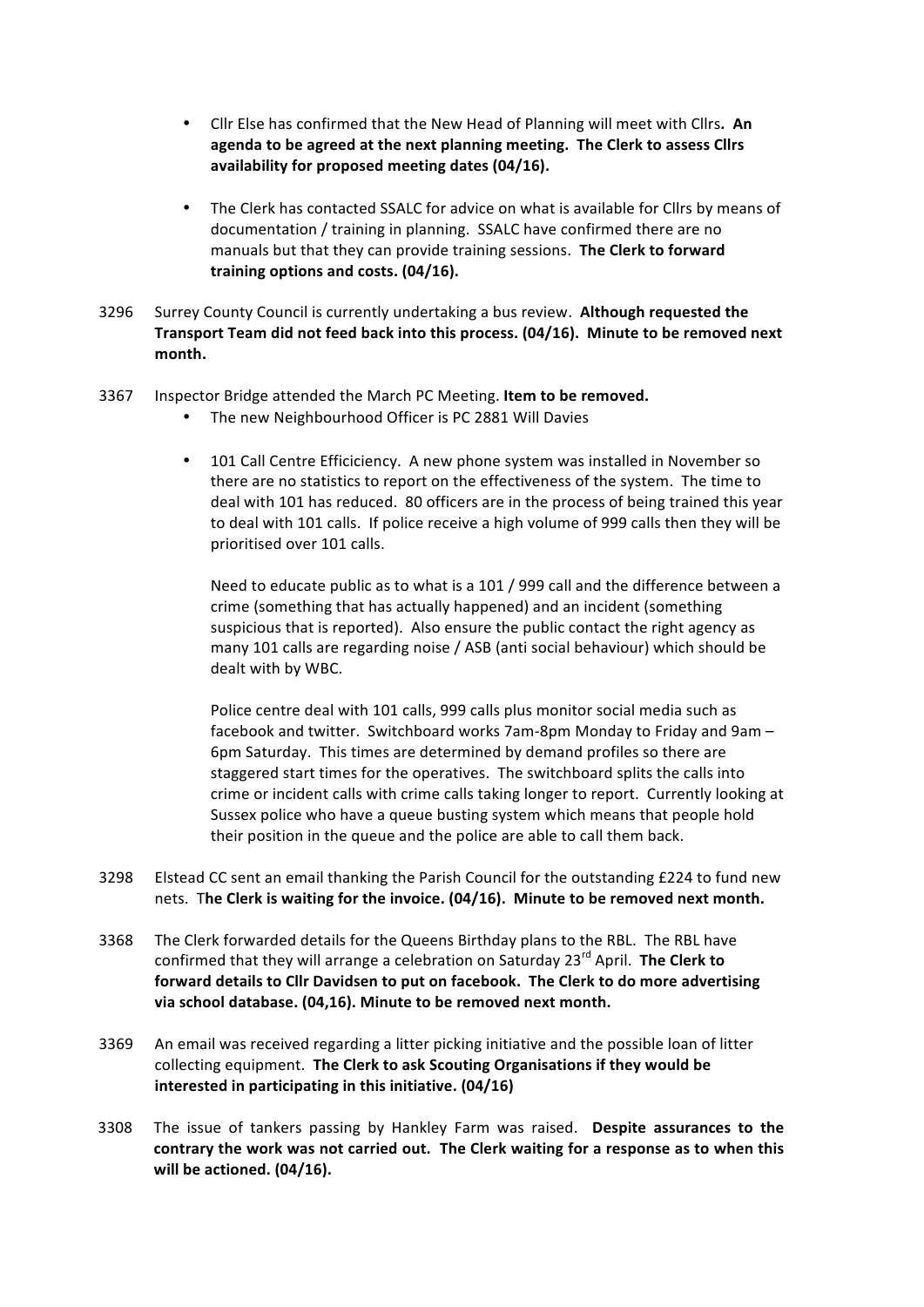- 3331 Defibrilator Awareness Cllr J. Holroyd is to run a series of public awareness session regarding how to use the defibrillators on  $7<sup>th</sup>$  May at the YC. Advertising in the Village news has been done and posters put up and to advise Cllr Holroyd how many are booked on the course so that she can arrange sufficient handouts. The Clerk to remind school, clubs and associations. (03/16)
- 3332 Foot path 61 has been largely cleared of debris however there is still an area where path is damaged due to a blocked culvert. The landowners have been advised. (04/16)
- 3370 Rubbish is being dumped on Bonfire Hill. The path is still churned up and is impassable **because of truck ruts.** Waste is being deposited on the land. The Clerk to write to the **landowner** (04/16).
- 3334 The issue of parking in Hazeldene/Broomfield PSCO Francis will investigate. The Clerk to forward this problem to the NHP Transport Group (04/16)
- **3338** Elstead Parish Council Document storage. There are currently no places for documentation to be stored but item to be left in minutes as a reminder in case something becomes available. (04/16).
- 3371 Beacon View Funding Request (Cllr Mathisen declared a prejudicial interest in this matter). The Clerk has responded to their request. There is a residents meting planned for **22.4.16 (04/16).**
- 3351 Blocked drain in front of Cleveland. **R. Knight unblocked the drain and Cllr Murphy has** advised Adrian Selby that this is an adopted road. (04/16) Minute to be removed.
- 3352 School Fruit Trees The Clerk confirmed the Parish Council would take three trees. The Clerk is waiting for details as to when the trees will become available. (04/16)
- 3353 Hate Moss advertising board. The Clerk advised it is to be removed by 23.4.16. (04/16)
- 3355 **Annual Report – see point 9.0**
- **3256** Abandoned car at the end of the metalled section of Westbrook. The car has been removed. (04/16). Remove minute next month.

#### **6.0 HIGHWAYS UPDATE – NEW VAS SITUATION**

- 3372 Cllr Murphy reported back on a meeting with Adrain Selby where the positioning of an additional VAS was discussed.
	- Adrian recommended that both the 30mph limit and the proposed VAS sign should be moved eastwards and located in between the two road forks to Peper Harow. Cllr Murphy has written to the Chair of Peper Harow as it will then sit in their parish. All **Elstead Clirs approved the move as long as no street lighting or pavement extension was** needed. The Clerk to advise Adrain Selby. Cllr Jacobs asked whether a VAS could be considered for Thursley Road just outside of the village as traffic is very fast along the **straight. (04/16).**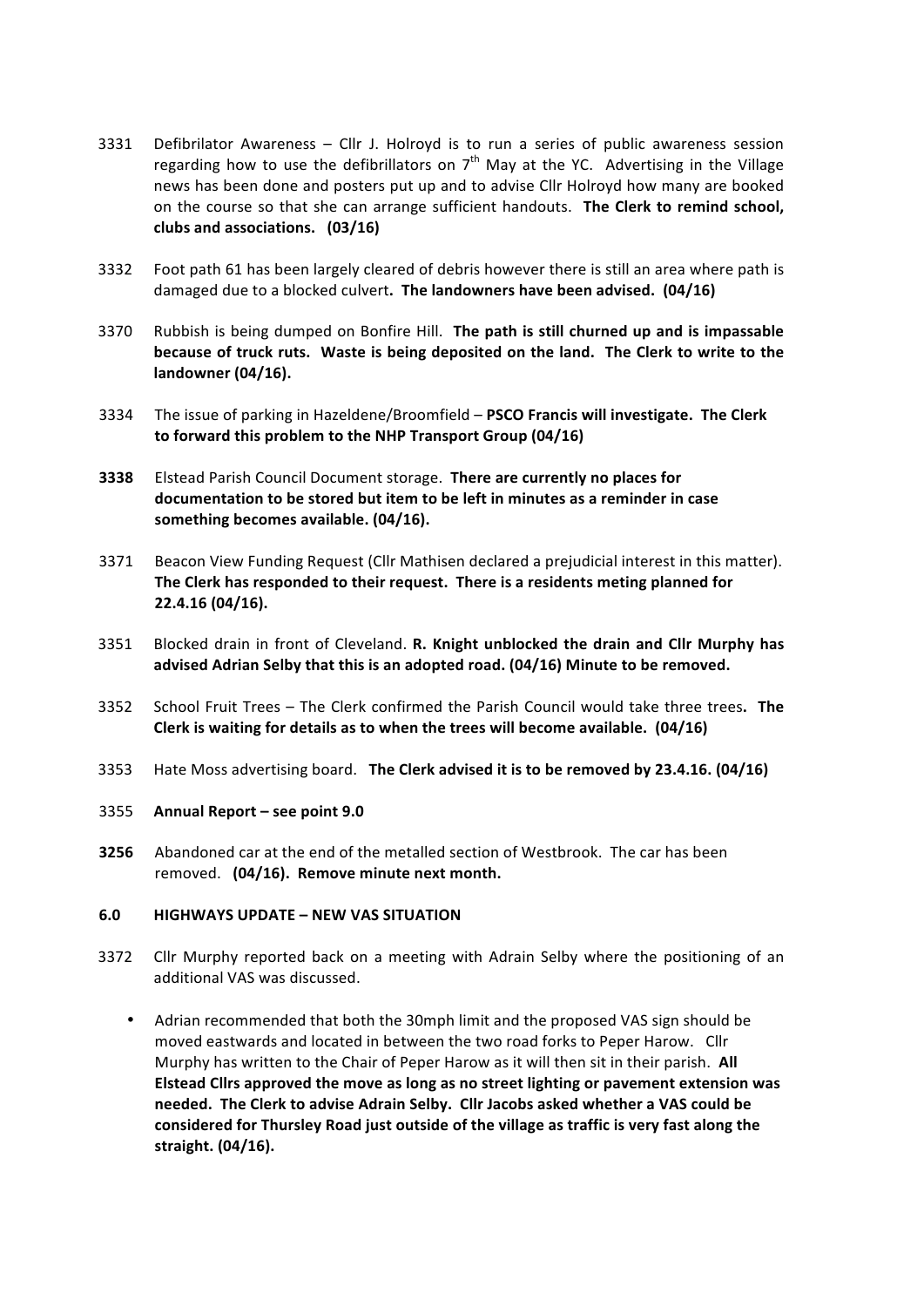• A decision regarding the feasibility study for the installation of a new parking lay by on Thursley Road is due to be heard at the Local Committee meeting later in the week.

## **7.0 FUTURE OF FORMER WEYBURN WORKS SITE**

- 3373 Cllr Murphy has forwarded written summaries of his recent meeting and correspondence with MMC as summarised below:
	- Waste: issues of waste being dumped have been partially resolved. The culvert remains blocked. The owners are dealing with this. Cllr Davidsen to keep an eye on the route. (04/16)
	- **Planning Appeal:** The revised plan was shared with Cllr Murphy for 60 houses with no development in the flood line. Housing to be reconfigured, less 5 beds and more 3-4 beds. Currently deciding whether to have starter or affordable housing. Government now favours starter homes. Cllr Murphy explained that there is a need for businesses. MMC responded positively to the deficiencies that the council had highlighted in their primary application. MMC have dropped the idea of a footpath along the road and are positive to a walking/ cycling track through Parish Council land to Burford Rec / Ham Lane.
	- **Tanshire Park**: The Owners of Tanshire is interested to have discussions with MMC however there have been communication issues between the two sides. Tanshire Park is considering running a shuttle bus service to stations. Cllr Murphy indicated that there was strong demand for a shuttle bus service from parishioners too.

## **8.0 2015/16 ANNUAL REPORT**

3374 Cllrs received a draft copy of the FY 15/16 Annual Report. Some information missing and **to be forwarded by cllrs to Cllr Murphy by 24<sup>th</sup> April. (04/16).** 

#### **9.0 NEIGHBOURHOOD PLAN**

3375 All sub committees meeting and going through raw data. The environmental group were slightly delayed as there was some confusion as to who was the group chair so they did not receive the raw data as quickly as the other groups.

#### **10.0 EER**

3335 Cllr Rees was not available so EER to be discussed next month. **Strategy will be ready by the end of April. (04/16).**

#### **11.0 PLANNING COMMITTEE MEETINGS: LENGTH/PRFERRED DATE**

3376 Meetings to remain half an hour before the main monthly Parish Council meeting. Cllrs to ensure they have looked at the proposals before attending the meeting. If more than 6-8 plans to consider the Clerk to flag up before the meeting. (04/16) Item to be removed **next month.**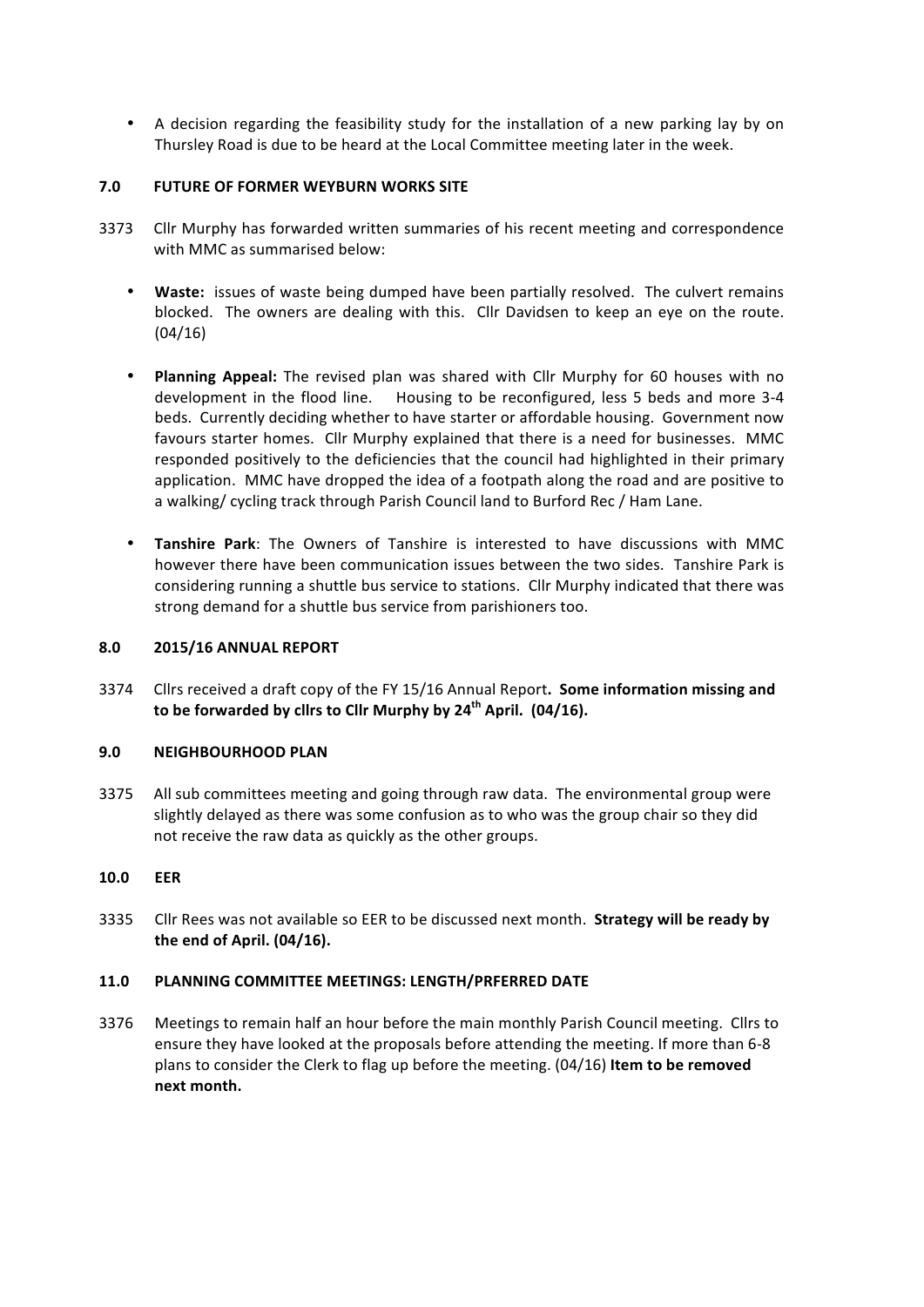#### 12.0 **REPORTS AND CORRESPONDENCE**

- 3377 Letter received from Mr Cook regarding gaining ad hoc access to his property via council land. The Clerk explained that advice had been sought from a legal team saying that a permissive right is acceptable. Cllr Murphy to draw up letter and the clerk to obtain solicitors approval to the wording and forward to the grazier's. (04/16).
- 3378 An email received from Sports England requesting details so that a sporting fixture database can be maintained. The Clerk to respond. (04/16).
- 3379 Stronger Communities questionnaire received from SSALC. Cllr Murphy to complete. **(04/16).**
- 3380 A letter was received from Director of Finance for WBC outlining the level of financial support that Elstead PC will receive from WBC in the immediate future.
	- The compensatory grant for FY16/17 is £3,730 versus £4,140 FY15/16. It is likely that Elstead will still receive this grant in FY 17/18 although we should consider that this might further be reduced.
	- The FY 16/17 council tax support grant will be £790 versus £930 for FY 15/16. This grant will not be received after end of FY 16/17.
- 3381 WBC are reviewing their Safer Waverley Partnership Plan and Cllr Murphy fed back our three top thematic priorities: traffic congestion, anti-social behaviour and fly tipping.
- 3382 David Beaman copied the PC into a letter he has sent to Surrey CC discussing the legitimacy of changing times to bus service 46 before the results of the consultation have been published.
- 3383 A request to use The Green by the Scouts for the Annual Marathon was received and approved.
- 3384 Email received regarding bins in the middle of Burford Rec overflowing. The clerk has contacted Veolia.
- 3385 A fence panel was bought down in the Croft playground in the end of March storms. R Knight was advised and has fixed them.
- 3386 A train wheel has come off the train in the Jubilee playground. R Knight has been advised. The Council to consider a replacement at the next meeting.
- 3387 An invitation to attend 'Changes to the Local Police Briefing' on  $31<sup>st</sup>$  May was received. Cllr Mathisen to attend.
- 3388 Rural Services Network weekly newsletter contained some article on planning. Cllr Jcobs asked for copies.
- 3389 Who can you trust magazine received  $-$  no cllrs required a copy.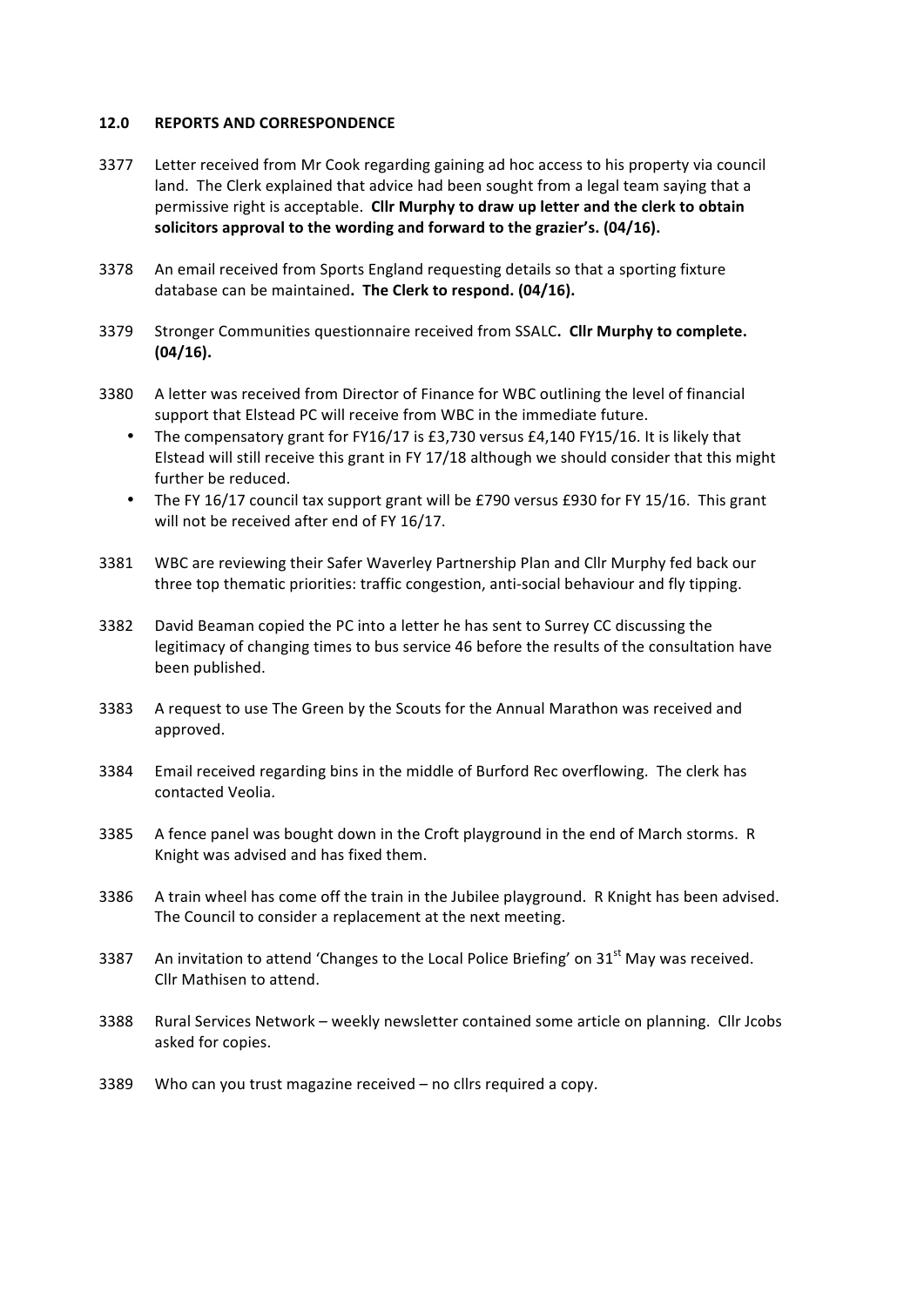#### **13.0 Budget Review 2015-16 YTD**

3390 The budget review document vear to end of March was discussed and agreed. Cllr **Mathison suggested that an explanation should be given as to the under spend. (04.16).** 

#### **14.0 ACCOUNTS FOR PAYMENT**

3391 The following accounts for March were presented for payment, duly authorised and cheques signed:

| Payee            | Cheque no | <b>Purpose</b>                  | <b>Amount</b> |
|------------------|-----------|---------------------------------|---------------|
| Zurich Insurance | 3508      | Insurance                       | £2,471.00     |
| J Williams       | 3509      | Expenses                        | £62.77        |
| J Williams       | 3510      | Expenses                        | £373.20       |
| J Williams       | 3511      | salary                          | £484.90       |
| Maxwells         | 3512      | salary prepartion to March 2016 | £72.00        |
| Maxwells         | 3513      | completion of final payroll     | £84.00        |
| Sandra Cheeseman | 3514      | RBL event for Queens 90th bday  | £200.00       |
|                  |           |                                 |               |
|                  |           |                                 |               |
| <b>Total</b>     |           |                                 | £3,747.87     |

#### **15.0 MATTERS RAISED BY MEMBERS (FOR NOTING)**

- 3392 The drain outside the chiropractor is blocked. The clerk to notify SCC (04/16).
- 3393 Feedback was received re the oak posts on The Green being too utilitarian. The PC agreed that the current posts were acceptable. Item to be removed next month.
- 3394 Cllr Mathisen shared with Cllrs that the southern perimeter of Hankley Common had been improved and that there was now a permissive route around the periphery that had been smoothed. Item to be removed next month.
- 3395 Footpath 113 needs to be addressed as part of the mapped route does not exist. Cllr Brooke to follow up. (04/16).
- 3396 The Village Halls Committee have asked Cllr J Holroyd if they can apply to the PC for funds to help with the roof repairs which will cost in the region of £10,000. Cllr Holroyd to ask the VH committee to write to the council. (04/16).
- 3397 Thursley Common horse-riders are not sticking to bridlepaths but using other paths as well. Item to be added to the May meeting agenda. (04/16).